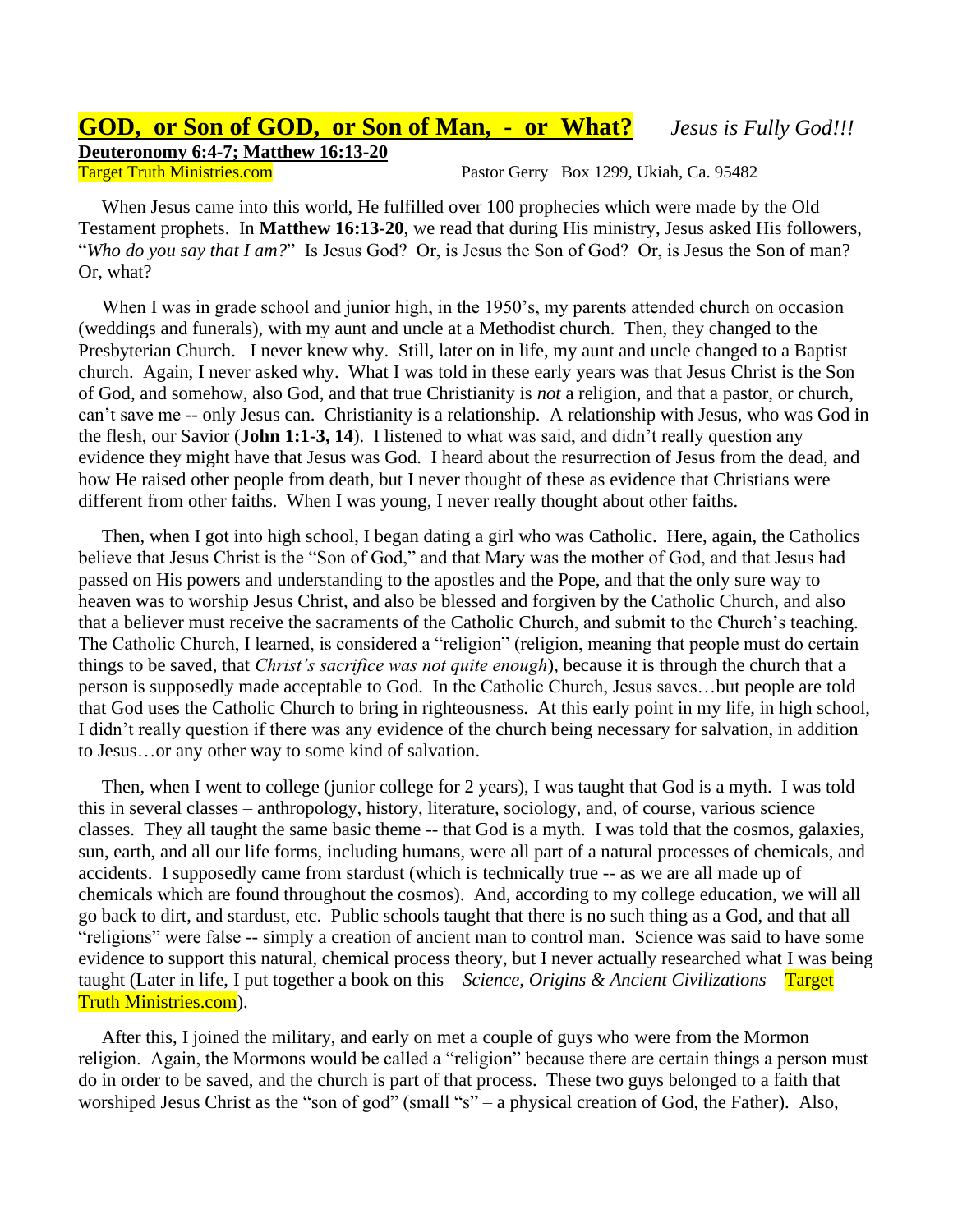they found agreement, to some extent, with science (and "Macro" evolution), in that, god, to them, is a natural part of evolution (this god having been a human first). They believe a man (a human), somehow found a way to become a god, and this man-god had relations with Mary, and Jesus was born (a "son of god"), a physical product of Mary and this man who had become god. Satan, in the Mormon faith, is the brother of Jesus, another child of this man-god. According to these two guys from the Mormon faith, they each could also become gods one day by following practices of the Mormon religion. Again, I didn't understand enough to question whether they had any evidence for these beliefs, but this view of God did raise some questions about what "Son of God," and "Son of man" actually meant.

 In the fourth year of my military service, I got stationed in Thailand, and then, Vietnam. There, I was surrounded by three great religions – Buddhism, Islam, and Hinduism. These are called "religions" because people need to practice, and perform certain rituals to try to obtain salvation. There were also many Catholics in Vietnam. From Buddhism and Hinduism, I was told that we exist in cycles of life, called reincarnation. There is not a heaven, and hell, as we, in the west, view them. Jesus is seen as a great teacher, and only a man -- *not* God. Bliss (or nirvana), is the goal, where there is no more suffering, no more reincarnation. This suffering, or hell, is seen in the eastern countries as being reincarnated back into this earth for still more suffering and death, until we can work our way out of the cycle. Buddha is not a god, but a man who obtained nirvana (something like the Mormon religion -- where man became a god). Here, in America, reincarnation is seen as a good thing -- kind of the opposite of the eastern Buddhists, who are looking forward to stopping the cycle of reincarnation…go figure. Here is where I started to question, just what is religion? What is science? What is truth? And, why was I first taught that true Christianity is *not* a religion (there is nothing we can do to save ourselves)? Also, I questioned whether Jesus is God, or Son of God, or Son of man? In many religions, there seems to be *no evidence* of any power over death, only a methodology of life, a way to live, and a *philosophy* of existence after death.

 While overseas, I also learned of Islam -- a religion where god is called "Allah." Allah is translated "god" in English. Allah is called by Muslims the "god" of Abraham. This phrase, "god of Abraham," can confuse us, because both Christian and Islam use this phrase. But, there is a slight difference. When Abraham was young, he helped his father make idols to various gods of the people of Ur, where they lived. So, when Abraham was young, the primary god of the city of Ur was his father's god – called Allah (the moon god – the primary god of the city of Ur). But, Abraham was called out of this pagan life by the one true God – also called "The God of Abraham," who is actually the God of all creation, not the moon God of his father (**Gen. 12**). Islam (a religion), requires its followers to subdue all peoples and nations…make them all worship Allah. In Islam, Jesus is seen as a great teacher, but not God, and not the Son of God. But, Mary is revered as holy, and seen by many Muslims as higher, and even more holy than Mohammed.

The followers of Allah are required to make people submit to Allah. People don't have to become Muslim, just submit to Islamic control. But, if they don't become Muslim, they cannot be part of the main society, and cannot go to Paradise. Non- Muslims are to be treated as property, like animals, and can be sold, traded, or killed, as needed. But, if one does convert, and follow the practices of the Islamic religion, then they might have a chance to reach heaven. No guarantees, but at least a chance, they are told. The only guarantee of heaven in Islam is to those who die in Jihad -- die while either subjecting people to Islam, or die while fighting against other bad Muslims who are trying to treat other faiths with respect. This is a religion which supports high ideals, and high moral concepts against infidelity, etc. - some noble things, but I could not see any evidence of this religion's power over death -- only a *philosophy*. Mohammed, after all, died--and didn't come back to life. Jesus was unique—claiming to be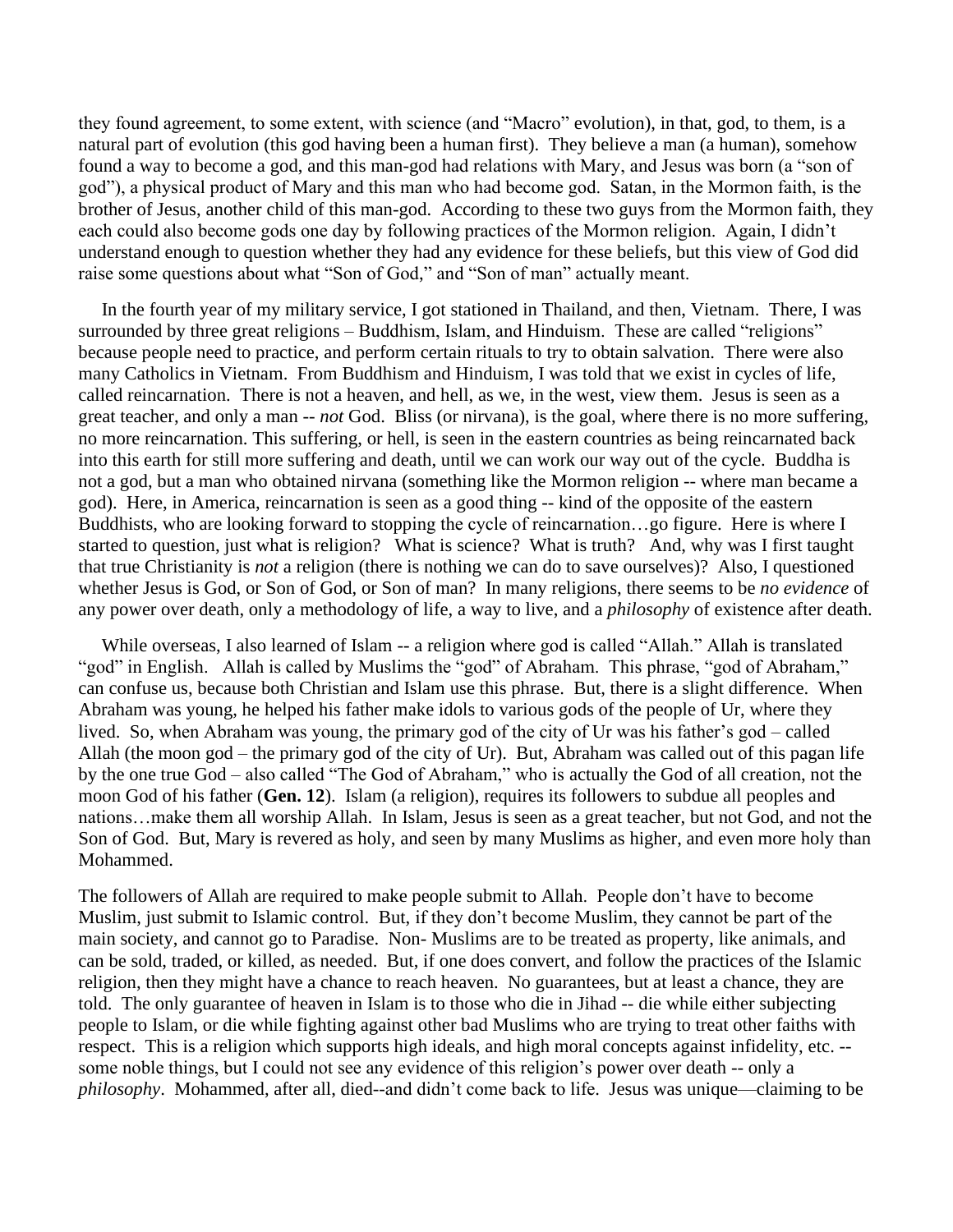God (**John 10:30**), and rising from the dead. Buddha never claimed to be God. Moses never claimed to be Jehovah. Mohammed never claimed to be Allah. Yet, Jesus Christ claimed to be the true and living God (**John 10:30**). Buddha simply said, "*I am a teacher in search of the truth.*" Jesus said, "*I am the Truth*"—**John 14:6**. Confucius said, "*I never claimed to be holy*." Jesus said, "*Who convicts me of sin?*" (**John 8:46**). Mohammed said, "*Unless God throws his cloak of mercy over me, I have no hope*." Jesus said, "*Unless you believe in me, you will die in your sins*" (**Mark 16:16, John 14:6**).

 By now, I'm really questioning what is true. Eventually, I began searching for what evidence that science, or Christianity (a relationship with Christ), or Catholicism (which trusts in Jesus, but requires the works of the church also), or Mormons, Jehovah's Witness, Seventh Day Adventists, Buddhists, Hindus, Muslims (and, of course, many other "religions," all had for their beliefs). Is Jesus God? Or, Son of God? Or, Son of man? Or, what? What evidence do any of these "religions," or Christianity (which is not even supposed to be a religion), have of life after death? What evidence?

It turns out that the *only* faith which has any evidence of life after death, is the faith which worships Jesus as the uncreated, eternal God. Jesus proved through eyewitness evidence His power over death. None of these "religions" have any evidence of any other way, or power, over death. These religions have *nice* philosophies, *nice* people, *good* intentions, but *no evidence*. Jesus raised people from death. Jesus, *before*  He died, told people that He would need to suffer and die, but that He would rise from death three days later. Then, Jesus died. Then, Jesus rose from death…after three days. And, Jesus, knowing that we are doubters, hung around this planet for weeks, visiting with hundreds of people, on several occasions, to give us the *eyewitness* evidence we need of His power over death. God gave us the proof (**1 Corin. 15:1- 8; Acts 1:1-8**). Then, there is the *material* evidence of the empty tomb (which no one has ever refuted), and the *circumstantial* evidence of the followers of Jesus changing from being afraid to die, to being willing to die after they met the resurrected Jesus. Any one of these evidences are enough in a court of law to prove Jesus has power over death. But, Jesus took time to give us all the evidence we need. The Bible is the record of these eyewitnesses.

Since these early years, I have met many people from many religions. In each case, these would be termed a "religion," because they either deny Jesus is the uncreated, eternal God, or, in their particular faith (even if they do worship Jesus as the uncreated, eternal God), they also believe their church must be involved in the saving process somehow (through sacraments, or works). True Christianity recognizes that only Jesus can save anyone. We can do nothing (**Eph. 2:8-9**). Jesus, and Jesus alone, saves a person from hell. It is the personal relationship with Christ which brings peace of mind in this world we live in, and eternal life in His kingdom to come.

**Is Jesus the "Son of God?"** The term "Son of God," which is used frequently in the Hebrew Old Testament, does not refer to a physical birth from parents, as many sometimes think. Because we are all sons and daughters, related to our fathers and mothers, many tend to think the term "Son of God," is a physical, generational reference. However, in the Bible, the term "Son of God" is a "title" which was given to a king, or given to a high priest, or a great prophet, because they are considered the "anointed ones" of God. These were *unique, special* people. There is only one person who will ever be called "*The*  Son of God," and be *everything* -- King of Kings, our High Priest forever, and, the greatest of Prophets. Jesus is the *unique*, the one and only, true "Son of God," being King, and Priest, and Prophet. So, yes, Jesus is The Son of God, but not because of any physical process--it is a *title*.

The term "Son of God" is also used to convey "position." The Father / Son relationship is a description used by Jesus to describe the dominant "position" of God in heaven (like the dominate position of a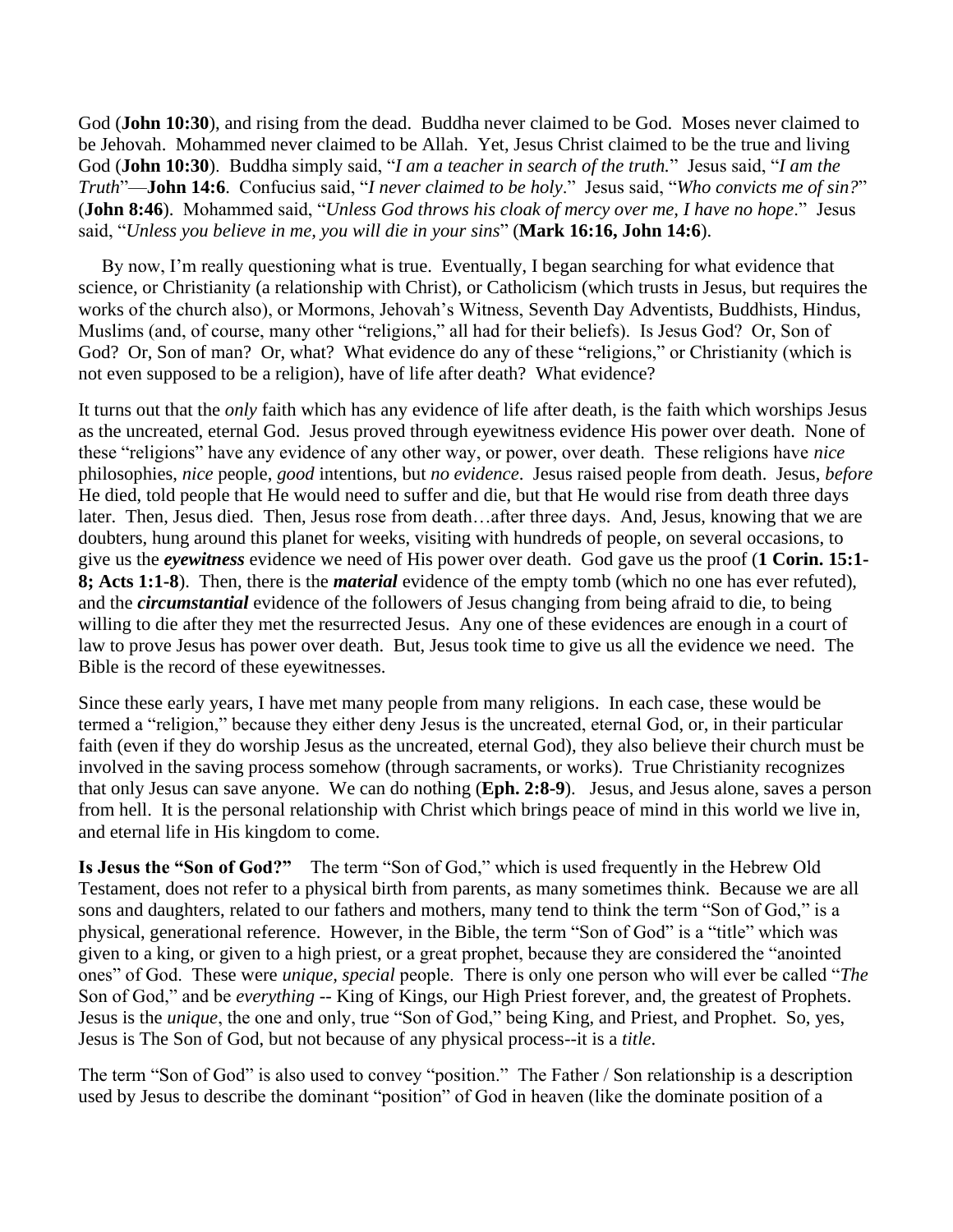Father). When God revealed Himself in a flesh body here on earth (as Jesus), He thus limited Himself (similar to a son being under a father), in order to provide for our salvation (**Philip. 2:5-11; John 1:1-18**). In **Philippians 2:6**, God tells us that when He took on a physical body, that He did not think it important to retain equality with His position of all power and glory as a Spirit being (God is Spirit - **John 4:24**). John used the word "Logos" (Greek for "word"), to describe to the ancient world exactly who Jesus was (**John 1:1-18**). "Logos" meant to the Hebrew people that the Son of God was the promised Messiah in the flesh (**Dan. 7:13**). To the pagans, "Logos" was the term used to describe the Creator—God. John used the term "Logos" to inform the ancient world (both Israel and the other nations), that it was this Jesus who was the Logos—the Creator God, in the flesh (**John 1:1-18**—the Logos became flesh— Jesus—see Message on "*Logos*" – Target Truth Ministries.com).

How can God be present everywhere (omnipresent), and dwell in a body at the same time? Think of God as the ocean – a vast ocean of water present all over the world (like the vast Spirit of God present all over). When you fill a bottle with ocean water, the bottle contains 100 % ocean water (the body of Jesus is indwelt 100 % by the Spirit of God). Yet, the ocean of Spirit is still all over the world. Jesus is *fully* God (the bottle is fully filled with ocean water), but Jesus is **not God** *fully* (just as the bottle does not contain all of the ocean). God is one vast Spirit (the Spirit of God, indwelling a body, and, *at the same time* -- all over the universe). One God -- one Spirit. The mind (brain) of Jesus, being human and limited, could not know everything, and be everywhere (**Matt 24:36**). However, the Spirit of God within Jesus does know everything, but deliberately withheld certain information from the physical mind of Jesus.

Jesus limited Himself in glory, but did not limit His godly attributes. His sacrifice (as a flesh being on the cross), was because He loves us. God requires a blood (life), sacrifice to pay for our sins (**Lev. 17:11**). So, God indwelt a flesh body to save us (Jesus--a uniquely created body indwelt with uncreated, eternal, sinless spirit of God to pay for our sins against an uncreated, eternal, sinless God. The Son of God is both a "title," as well as a reference to Jesus' "position" (bodily—not spiritually—*limited* in function (**Matt 24:36**), when compared to God as pure Spirit (called the Father).

**Is Jesus the Son of Man?** The "son of man" is a term used by the prophet Daniel (**Dan. 7:13-14** – one "like" a human, but referring to the Messiah--the Christ). Jesus took this title to introduce Himself to the world as the fulfillment of this vision of Daniel's – God in a human form.

**Is Jesus actually the one true, and only God?** We read in **John 10:30**, that Jesus said He was God. Also, in **Matthew 26:63-64, 28:18-20; John 1:1-5 & 14, 8:19, 24, 58; Philippians 2:5-11; Colossians 1:15-23, 2:9-10; Hebrews 1:1-10.** Jesus said in **John 14:6**, that He is the way, the truth, and the life, and that *no one* will get into the kingdom of God except through trusting in Him. This means that no religion can save me. The only thing which can save anyone is *a relationship* with the one who has the power to save, Jesus. The Bible states there is only one Savior…God (**Isa. 43:3, 11**). Jesus is declared to be that Savior (**1 John 4:14**).

Here is what Christians understand about God. The Bible, which Jesus Himself quoted, and never disagreed with (which contains the prophesies of the Messiah--Jesus--which were *all* fulfilled exactly), is the source of information from *before* Jesus' time. The Bible's New Testament is the source of information, which came directly from Jesus (which was given to hundreds of disciples, and which is authoritative, because Jesus is the only being ever to overcome death).

- God, the Father is Spirit (**John 4:24; Luke 24:39**), and exists everywhere.
- God, the Holy Spirit, is Spirit, and exists within each believer to enlighten us (**perhaps a drop**).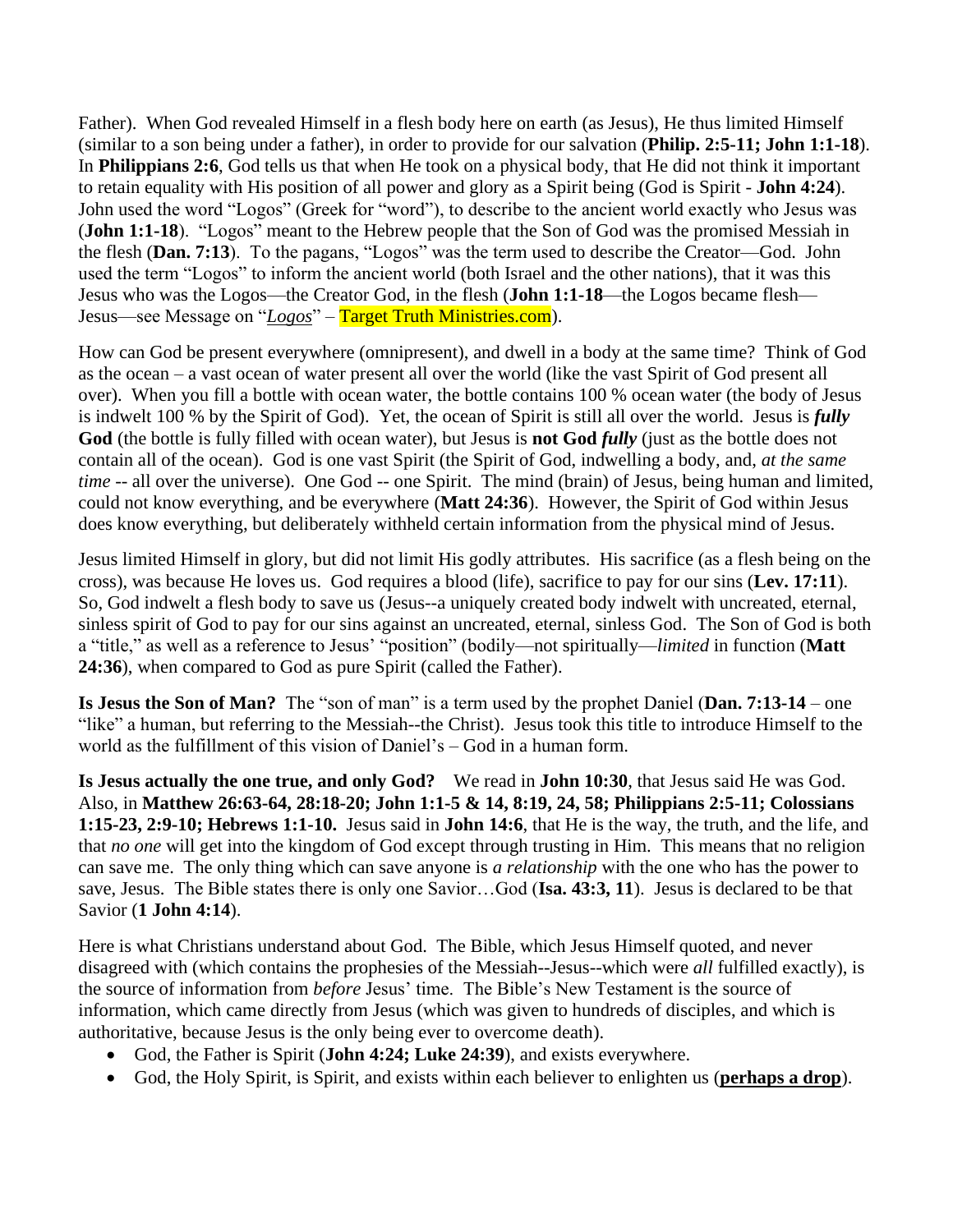- God, the Son, is also this same Spirit, but 2000 years ago God voluntarily took on a flesh body which was uniquely created (for God the Spirit to dwell in – **Matt. 24:36; John 3:16-18; Luke 1:35**), in order to provide for our salvation (for those who love and trust in Him). The price to pay for our sin against a perfect, sinless, eternal, uncreated God, requires a sinless, perfect, eternal uncreated being to die in our place. God cannot die, but the flesh body does. God, the Spirit, is uncreated, eternal, sinless, and perfect. Jesus is that Spirit indwelling a uniquely created body. Jesus is declared to be God in Christ (**Eph. 4:32**).
- God is one. God claims that He alone is God, and there is *none* before Him, and *none* after Him (*Deut. 6:4***; Isa. 44:6-8, 45:21-22, 47:9-10;** *Mark 12:28-30***; 1 Corin. 8:4**). God is one being (uncreated, eternal, perfect, and sinless), who reveals Himself to us in three roles, or persons (Father, Son, and Holy Spirit). One God -- *none* before -- *none* after. The Hebrew word "one" is "echad" and it actually means one "united", or one "alike" or one "together" or one "altogether." This word "*echad*" for one is also used in **Ex. 24:3** when the people all answered in "one voice," and also in **Numb. 12:23**, when they cut down a branch with "one cluster" of grapes.
- Also, God describes Himself as the One and only *Savior* (**Isa. 43:3, 11, 45:15, 21, 49:26, 60:16; Hos. 13:4**). (**also see Messages** "*Dogs Don't Bark at Parked Cars*" and "*Is Jesus God?*" to explain how Jesus *is fully God*, but *not God fully* – Target Truth Ministries.com).

As the Nicene Creed basically states (the agreed upon understanding of the Christian churches), There is one God, revealed to us in three roles, or persons – *fully* God (**Col. 1:19**), and fully human. Three hundred and three bishops voted on this understanding, and only three disagreed – believing that Jesus is a different person -- a created god (a different god from God the Father—which is a belief held by Mormons, and Jehovah's Witnesses). Christians understand that Jesus is *fully* God, eternal, uncreated, sinless, and perfect. Mormons, Jehovah's Witness, Islam, and a few others, believe that Jesus is not the fully uncreated eternal God -- rather, that Jesus was "born," or created as a being with God-like divine abilities (a super angel – a created being – a super man).

The problem for people understanding just who Jesus is, is that if Jesus is not the fully eternal *uncreated* God, but only a created divine being (a super angel, or super man), then Jesus cannot fulfill the requirement to pay for our sins by His death. The *only* acceptable payment to cover our sins against our eternal *uncreated* perfect sinless God, must come from a perfect sinless eternal *uncreated* God. Christians recognize Jesus as *fully* God, the perfect sinless uncreated eternal God, not just a created super person, or angel. Jesus is the Spirit of God dwelling in a specially created body, for the purpose of providing a path to salvation through the shedding of His blood. Jesus, therefore, is *fully* God (Spirit), uncreated (Spirit), eternal (Spirit), sinless and perfect.

We, as created beings, receive our spirit (our eternal nature), from God when we are "born again" (**John 3:1-7** – trust in Jesus). Our spirit is not uncreated, but created. We were created in the "image," or "likeness" of God (**Gen. 1:26-28**). Being "born again" means developing a personal relationship with God. A relationship requires spending time with God. If you love someone, you'll *want* to spend time with them. If we love Jesus, we'll *want* to spend time with Him.

**Bottom line** – regardless of your "religion," you will be in God's kingdom if you put your *trust* in Jesus, the Christ -- the uncreated, eternal, sinless, perfect sacrifice for our sins. Hundreds of years before Jesus was born, the prophecies were of a Messiah to be known as Emmanuel, which means, "God with us." God was to be with us, and Jesus, God the Son, came in the flesh – **1 Peter 1:20**.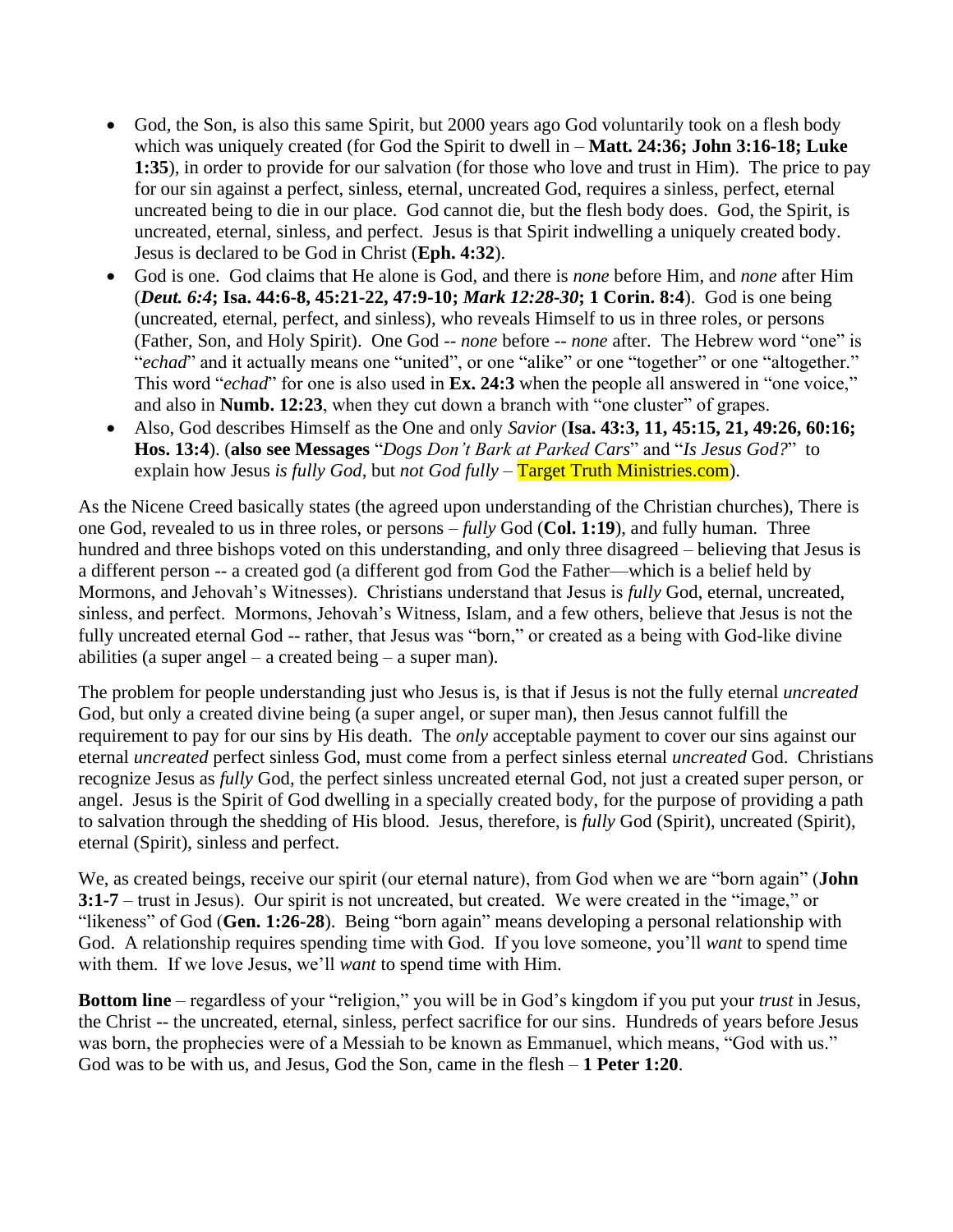Let's now look at the story of the Messiah, the Christ, the Branch foretold before the foundation of the world. Here's the story of the arrival of Jesus:

**Isaiah 7:14** – A virgin will give birth and He will be known as "Emmanuel," which means – "*God with*   $\overline{u}$ s."

**Isaiah 9:6-7** – A Son is given – "*Mighty God*" – to reign forever on David's throne.

**Micah 5:2** – A Ruler "whose origins are from old" will be born in Bethlehem.

**John 1:1-9** – The Creator God will come into the world.

**John 3:16-18** – "only begotten" – a "unique" creation of flesh for the Spirit of God to indwell.

**Luke 1:35** – The Holy Spirit creates a "unique" flesh body for the Spirit of God to indwell.

**Matthew 1:18-25** – Mary and Joseph to welcome Jesus into the world. "Jesus" means "*Salvation*!" **Luke 2:1-7** – The birth of Jesus described.

**Luke 2:8-20** – The shepherds visit Jesus the Christ, the Messiah.

**Matthew 2:1-11** – Magi from the east come to worship the Christ.

**John 1:10-14** – God became flesh, but many did not recognize Him. This is still true today!

Praise God for the life (which **those who trust** in **Jesus**), will enjoy in His kingdom. Christians enjoy peace of mind in this fallen world right now -- and, soon, a new life one day, in His heavenly kingdom to come, at the time of the resurrection (**Rev. 20:4-6**)! This is a free gift (**Eph. 2:1-9**). Please open the gift!

## **Target Truth Ministries.com**

This image is for use with printed "Virtual Chapel" version of this message to depict the oneness of God in three roles. A Heart drawing surrounds the bold GOD image below, and these words are attached to the THE's…